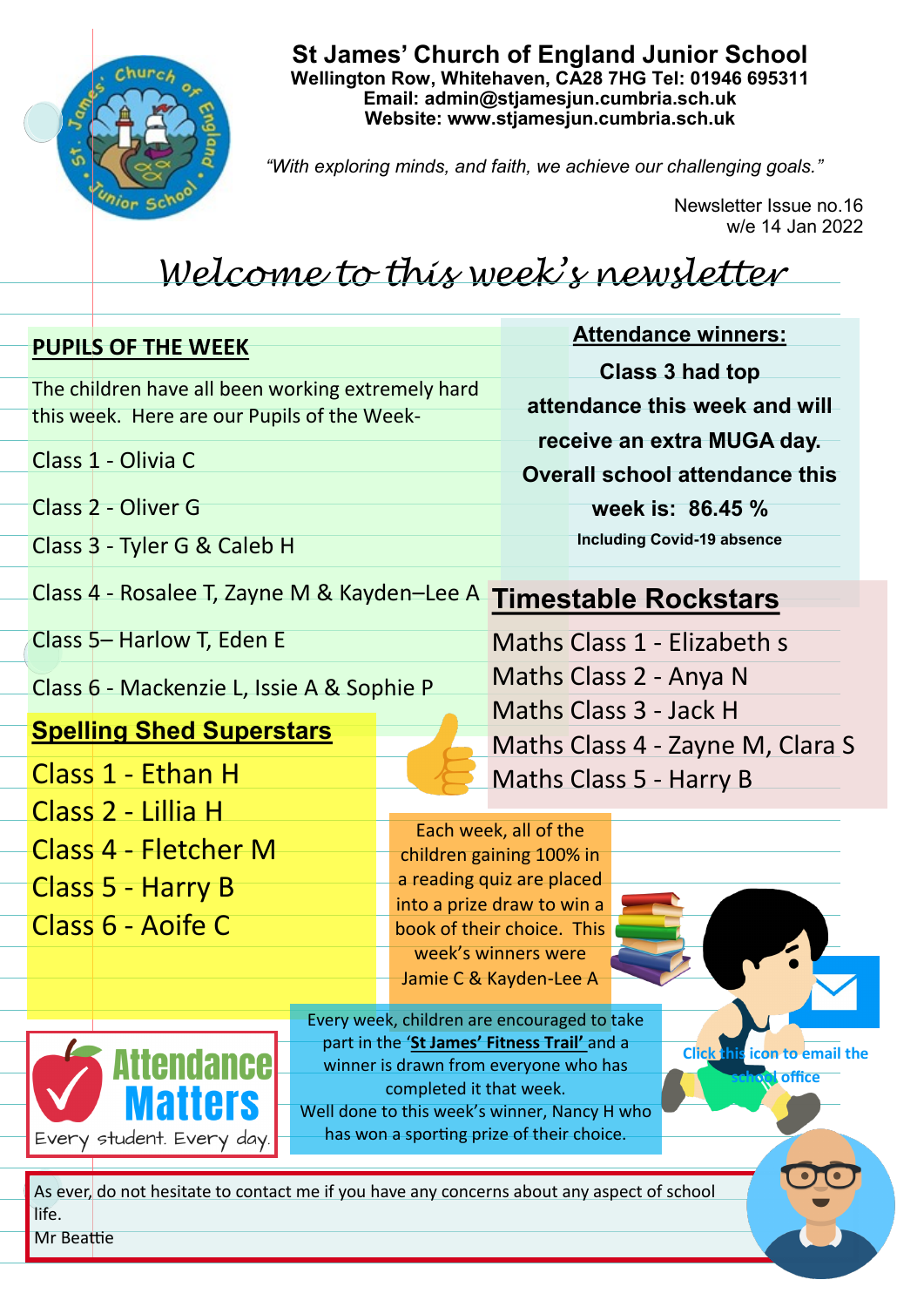

Welcome to our weekly newsletter,

In a week where we have experienced increased levels of Covid-19 cases in school, I would like to thank you for your support in bringing in LFT tests for close contact children and the understanding of measures we have introduced at such short notice. Yesterday evening I met with Public Health and my school leadership team and plans have been implemented today with little incident to report. As always the children have been amazing, and quickly understood the new procedures and reasons for introducing them. I would also like to pass on our thoughts and wishes to families experiencing positive transmission

at the moment and hope that symptoms have not been too severe and wish you all a speedy recovery.

Two specific points I would like to raise in addition to the letter sent out yesterday evening:

- It has been reported that some of the Lateral Flow Test brands only show a valid test result up to 20 minutes after testing. After 20 minutes the result is void. We have had a very small number of cases where tests have shown a faint 2nd line an hour or so after testing. In this case, we would ask parents to come on site to test your child again in private; and if negative after the prescribed number of minutes, we will use this result. Until this week I was unaware of this glitch so feel that it is useful for parents to know also. It is only in a very few numbers so if in doubt, always test again.
- Drop Off/Collection—We have staggered our timetables to reduce mixing. However, we have decided not to stagger drop off and collection times. This is to reduce the disruption with families across multiple schools. The risk of children mixing during this time is low as it is outdoors and only fleeting for 5 mins until I ring the bell each morning. Without creating panic, we have asked both sets of children to be mindful of each other and not hug or be over tactile with children in opposing groups. **As parents if I can ask you to reinforce this message and ensure where possible to not be in and around school for too long before the bell rings.**

Other information is shared on the detailed letter shared yesterday evening [\(link to letter\).](chrome-extension://efaidnbmnnnibpcajpcglclefindmkaj/viewer.html?pdfurl=http%3A%2F%2Fwww.stjamesjun.cumbria.sch.uk%2Fserve_file%2F4550223&clen=679712) If you have any questions regarding this temporary measure, please do not hesitate to get in touch with school.

Useful Information—

For the most up to date government guidance on current isolation periods, please use the following link [stay at](https://lnks.gd/l/eyJhbGciOiJIUzI1NiJ9.eyJidWxsZXRpbl9saW5rX2lkIjoxMDEsInVyaSI6ImJwMjpjbGljayIsImJ1bGxldGluX2lkIjoiMjAyMjAxMTMuNTE3NDQ0MzEiLCJ1cmwiOiJodHRwczovL3d3dy5nb3YudWsvZ292ZXJubWVudC9wdWJsaWNhdGlvbnMvY292aWQtMTktc3RheS1hdC1ob21lLWd1aWRhbmNlIn0._1mENRcH)  [home guidance in England](https://lnks.gd/l/eyJhbGciOiJIUzI1NiJ9.eyJidWxsZXRpbl9saW5rX2lkIjoxMDEsInVyaSI6ImJwMjpjbGljayIsImJ1bGxldGluX2lkIjoiMjAyMjAxMTMuNTE3NDQ0MzEiLCJ1cmwiOiJodHRwczovL3d3dy5nb3YudWsvZ292ZXJubWVudC9wdWJsaWNhdGlvbnMvY292aWQtMTktc3RheS1hdC1ob21lLWd1aWRhbmNlIn0._1mENRcH)

Despite the challenges we are facing, the children consistently show their kind, respectful attitudes and tremendous work ethic. It was nice this morning to meet in smaller assemblies to celebrate their achievements. In



the assembly, staff recalled children's achievements in gymnastics, maths and history topics of World War II. We also heard how hard children had been working at home on their Seesaw, Spelling Shed and TTRS platforms; as well as sharing stories of kindness and consideration for others whilst playing on the yard. To hear this usual high standard of learning and behaviour is reassuring to us all whilst dealing with such changes of plans.

Thank you once again for your continued support and I wish you an enjoyable and restful weekend.

We would also like to mention a special well done to the children who took part in the A & B Stage School production of Legally Blonde which took place over the weekend. De-

spite all of the problems and delays which Covid has caused it was a great success and got a great write up in [The Whitehaven News.](https://www.whitehavennews.co.uk/news/17117675.theatre-review-legally-blonde/)